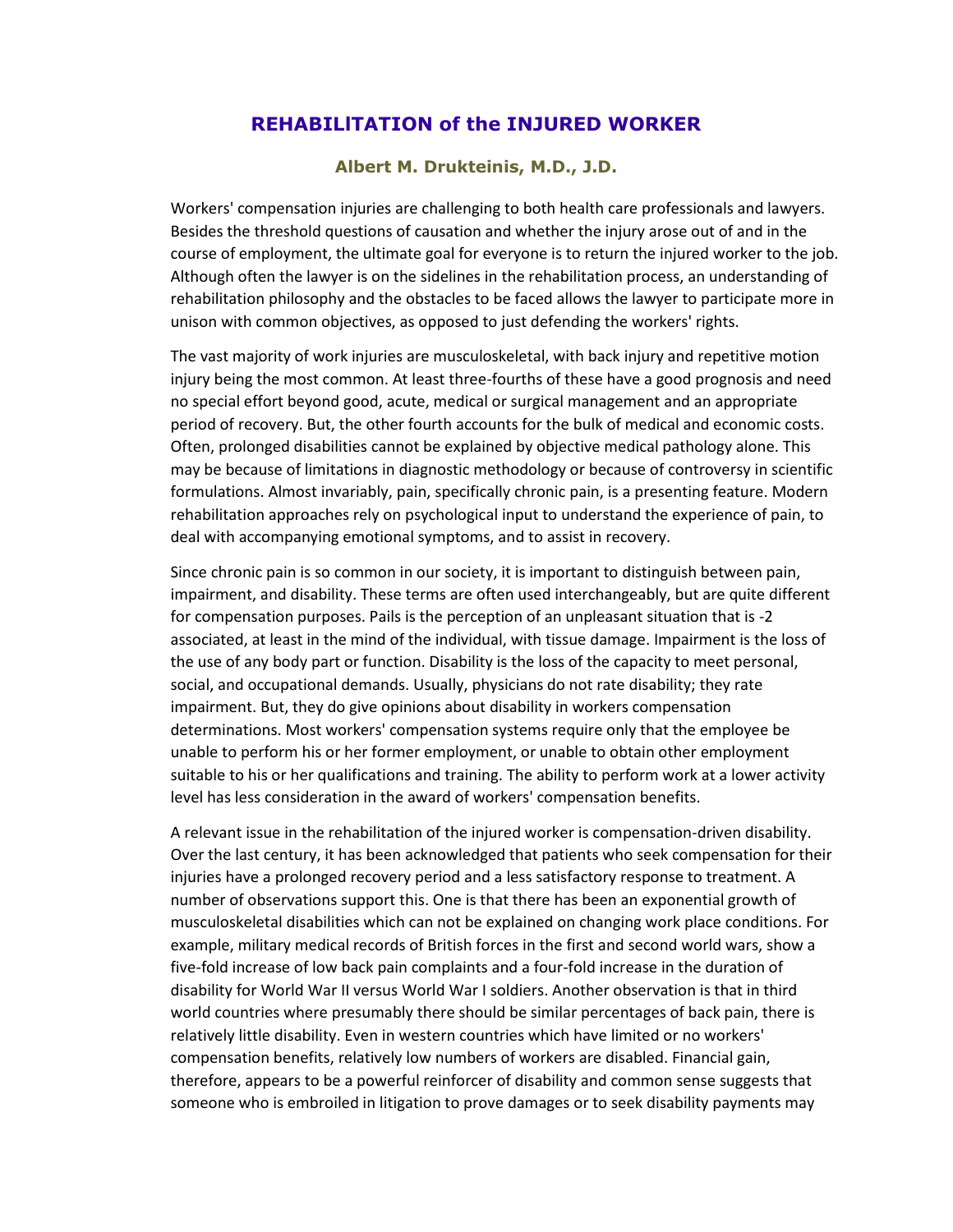need to have symptoms continue to make the point. One author described this situation as: a state of mind, born out of fear, kept alive by avarice, stimulated by lawyers, and cured by a verdict.

However, this connection is not universally accepted and, in some studies, patients receiving workers' compensation do just as well as those who do not. More importantly, it might be assumed that once compensation issues have ceased to exist or a financial settlement is reached that symptoms of disability also improve. Interestingly, this is not the case. Studies have shown that even up to five years after a settlement of a claim, there is often no significant reduction in morbidity, and disability continues. It may be also inferred that some of these injured workers are malingering. No doubt this does occur, but that diagnosis is very difficult to make and often used by physicians who are frustrated with a difficult to treat patient. At times the label is given after a limited period of observation or examination. Not uncommonly physicians say that a patient hobbled into the office, but then was seen in the parking lot walking without any difficulty at all. While that could be some evidence of malingering, it falls short of being sufficient for the diagnosis since patients can have variable symptoms, and some pain behaviors can easily present with inconsistencies but may not indicate intentional falsification.

The rehabilitation of injured workers can create significant conflicts in management, based on different perspectives of the involved parties. Patients who receive workers' compensation benefits are often in conflict with the insurance company that pays the bills. They may see the insurance company as being only concerned with money and quotas, rather than the injury which they feel was caused by the employment. They feel pain and frustration with their limitations and face adjusters who appear to doubt the sincerity of their suffering. Often, the workers' compensation payments are the only source of income for the patient and the patient's family, so -4when an adjuster stops payment, the personal consequences are devastating. Not infrequently, animosity between the patient and the insurance company or employer grows and becomes an additional source of stress that complicates recovery. The patient may feel unrealistic pressure to return to work in a capacity that even the physician may not yet allow. If an adjuster is incredulous of the patient's claim, even medical care may not be reimbursed without a legal battle.

From an insurance company's standpoint, pain that does not show clear medical pathology is often regarded as bogus. Adjusters do become incredulous of a patient's complaints and the lack of progress in treatment, and may fight the claim through hearings. They see redundant treatment by various practitioners leading to no greater results. When the tremendous cost of chronic pain is taken into account with such poor results, it is not surprising that this type of reaction would occur on the part of the insurance company. Too many clinicians offer me too solutions that use endless resources with little gain. Sometimes, expensive treatments such as surgical procedures even complicate the course of recovery, with untoward effects that lead to longer and more expensive treatment. Insurance companies hire investigators who can document greater functional ability than the patients claim, and adjusters lose faith in clinicians who blindly support such patients and, knowingly or unknowingly, foster continued disability.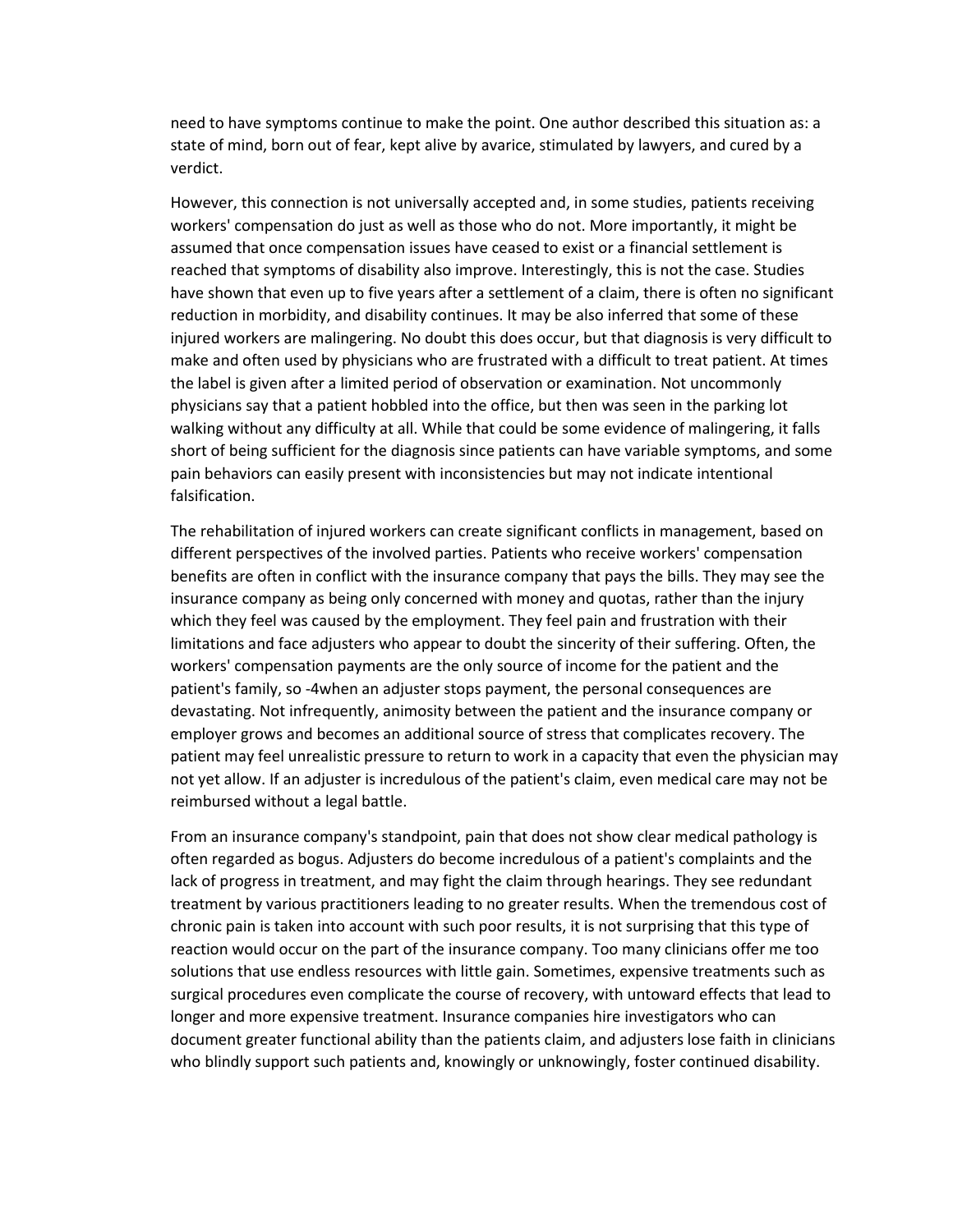Physicians are also caught in the conflict because of more than one role that they are asked to play. The first, of course, is that of a caring clinician to the injured patient who comes to them in distress. When physicians, because of cynicism or frustration, lose that perspective, they are rarely effective and perpetuate the frustration of their patient. Yet, paradoxically, in chronic pain the healer is really the patient himself or herself who must take ownership of the problem and actively participate in the rehabilitation. A personal stance by the physician that allows patients to maintain invalidism, inadvertently reinforces disability. It is a fine line that physicians must walk between empathic caring and mobilizing the patient to greater functional activity. The other role of the physician is that of an expert who determines impairment and gives opinions about disability. For treating physicians this is particularly conflictual, since they must decide whose agent they actually are, i.e. the patient's or the insurance company's. In either case, objectivity can easily be lost. The ideal position is for the physician to remain a facilitator who sees the patient's and society's interests as similar, and who tries to promote those interests through comprehensive understanding of the patient and the patient's milieu.

No matter which side is correct, the hostility that develops between all of these conflictual interests has a negative effect on the recovery and rehabilitation of the patient. Unknowingly, the various parties can reinforce the conflict that already exists. As a consequence, there is a significant waste of resources within the workers compensation system. Unnecessary treatment may be repeated or necessary care may be withheld for the sake of cost containment. In the long run, both can be costly. Knowledge of the nature of potential conflicts can help decrease artificial polarization and destructive fragmentation in therapeutic rehabilitation.

Many therapeutic methods that are used unsuccessfully in the rehabilitation of injured workers have individual merit and potential. However, they are doomed to failure when applied independently. The two fundamental elements for successful rehabilitation are the patient's ownership of the problem and coordinated care. As simple as it may sound, these are the missing pieces in one way or another in most failures of treatment. Ownership means that the patient -6must assume an active and optimistic role in the rehabilitation, even if cure is not possible. No restorative work will succeed without this. The traditional medical model of diagnosing disease and supplying necessary treatment does not work well here. Patients, physicians, therapists, insurance adjusters and lawyers must understand this. Obviously, this involves a change in mental attitude, since the patient must stop looking for external solutions and realize their own necessary contribution that, with therapeutic guidance, can bring them to a state of well-being and greater functional ability. The second principle of effective rehabilitation is coordinated care so that the treatment plan and various disciplines that participate are unified in their approach. Even with good communication between multidisciplinary specialties, fragmentation can easily occur. When there is poor communication, fragmentation is inevitable. The medical records of most injured workers with chronic disability show a potpourri of well-meaning treatment attempts, often redundant and uncoordinated, and mostly unsuccessful.

Along with various core and ancillary disciplines that provide clinical treatment to an injured worker, case management, coordinated vocational rehabilitation, and psychological care are necessary. Most psychological approaches utilize a behavioral model which applies not only to the psychological treatment itself but should pervade the entire rehabilitation process. The